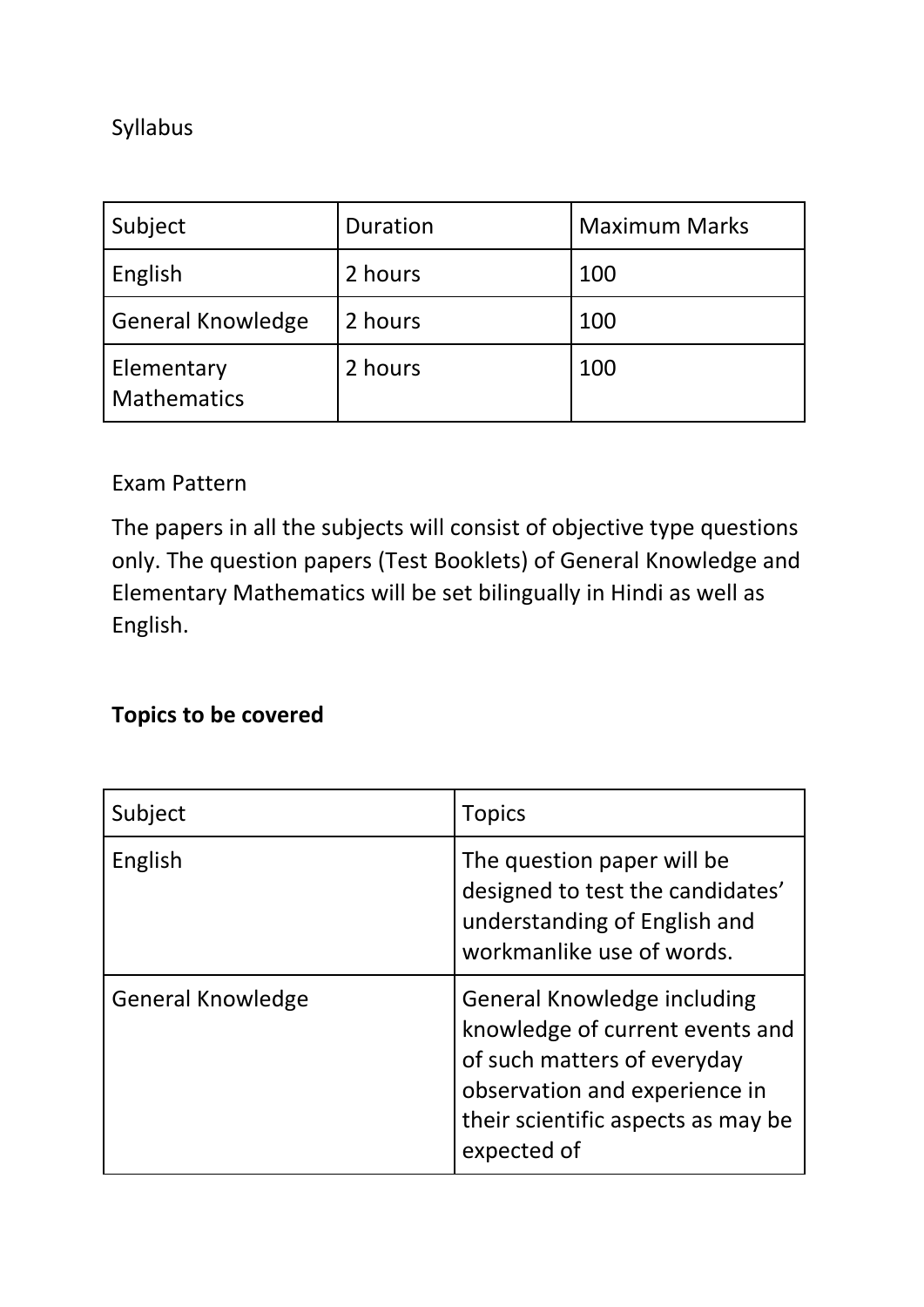|                               | an educated person who has not<br>made a special study of any<br>scientific subject. The paper will<br>also include questions on History<br>of India and Geography of a<br>nature which candidate should<br>be able to answer without<br>special study.                                                                                                                                                                                                                                                                                                                                                                                                                                                                                                                   |
|-------------------------------|---------------------------------------------------------------------------------------------------------------------------------------------------------------------------------------------------------------------------------------------------------------------------------------------------------------------------------------------------------------------------------------------------------------------------------------------------------------------------------------------------------------------------------------------------------------------------------------------------------------------------------------------------------------------------------------------------------------------------------------------------------------------------|
| <b>Elementary Mathematics</b> | Number System-Natural<br>numbers, Integers, Rational and<br>Real numbers.<br>Fundamental operations,<br>addition, subtraction,<br>multiplication, division, Square<br>roots, Decimal fractions. Unitary<br>method, time and distance, time<br>and work, percentages,<br>applications to simple and<br>compound interest, profit and<br>loss, ratio and<br>proportion, variation.<br>Elementary Number Theory-<br>Division algorithm. Prime and<br>composite numbers.<br>Tests of divisibility by 2, 3, 4, 5, 9<br>and 11. Multiples and factors.<br>Factorisation Theorem. H.C.F.<br>and L.C.M. Euclidean algorithm.<br>Logarithms to base 10, laws of<br>logarithms, use of logarithmic<br>tables. Algebra, Trigonometry,<br>Geometry, Mensuration,<br><b>Statistics</b> |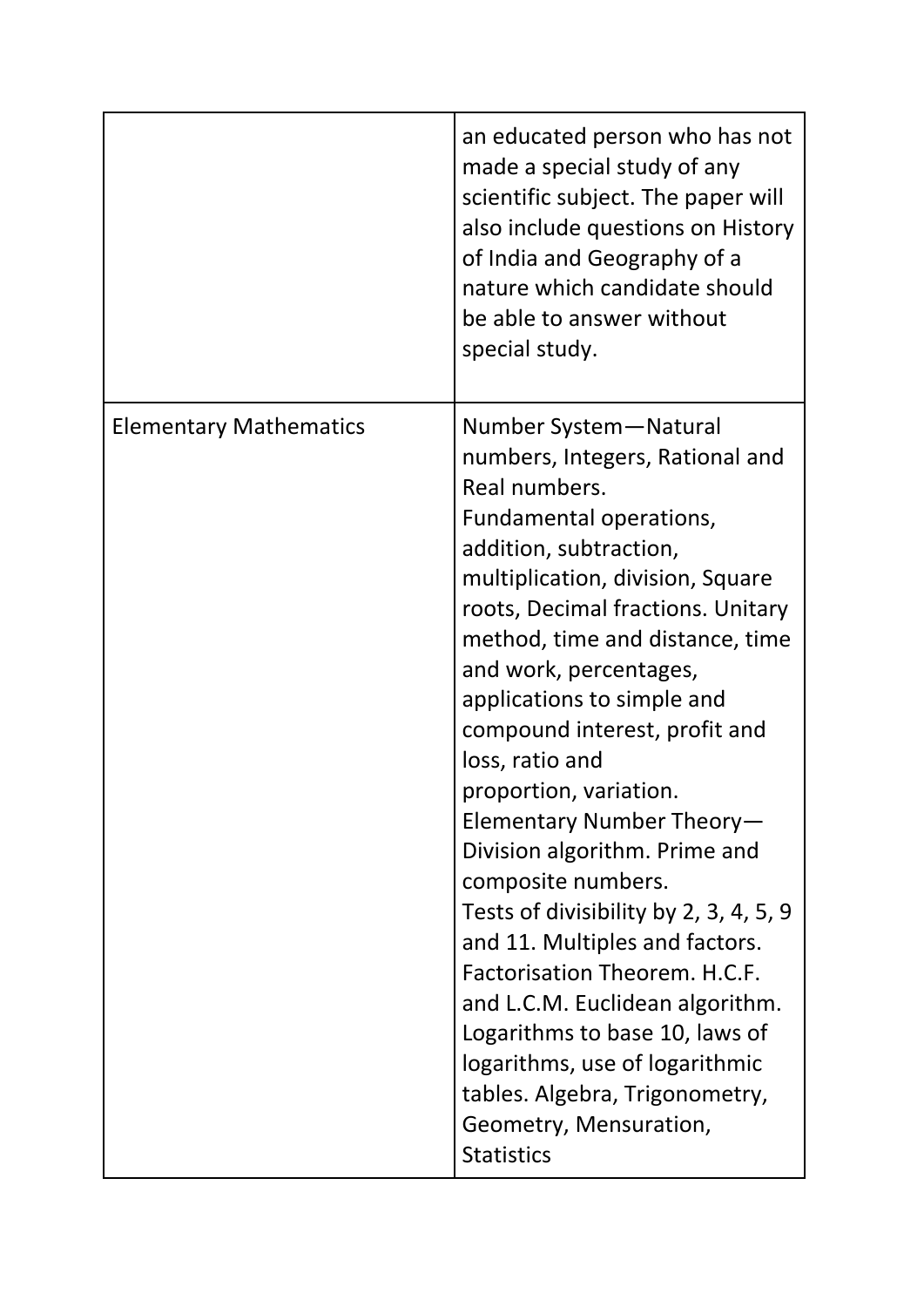Intelligence and personality test -

Candidates who qualify in the written test will be called for service selection board (SSB) procedure consisting of two stage Selection processes. Only those candidates who clear stage I are permitted to appear for stage II. Stage I comprises Officer Intelligence Rating (OIR) tests and Picture Perception and Description Test (PP&DT). The candidates will be shortlisted based on combination of performance in OIR Test and PP&DT. Stage II Comprises Interview, Group Testing Officer Tasks, Psychology Tests and the Conference. These tests are conducted over 4 days.

The personality of a candidate is assessed by three different assessors like the Interviewing Officer (IO), Group Testing Officer (GTO) and the Psychologist.

The various tests of IO, GTO and Psych are designed to bring out the presence/absence of Officer Like Qualities and their trainability in a candidate. Accordingly candidates are Recommended or Not Recommended at the SSB.

How to apply ?

Candidates are required to apply online by using the website www.upsconline.nic.in

Before filling up an online application, a candidate must have his photograph and signature scanned in the .jpg format. The images should not exceed 300 KB each and must not be less than 20 KB in size .

Defence Academy Chennai offers dedicated CDS written test coaching with a meticulously curated study material that was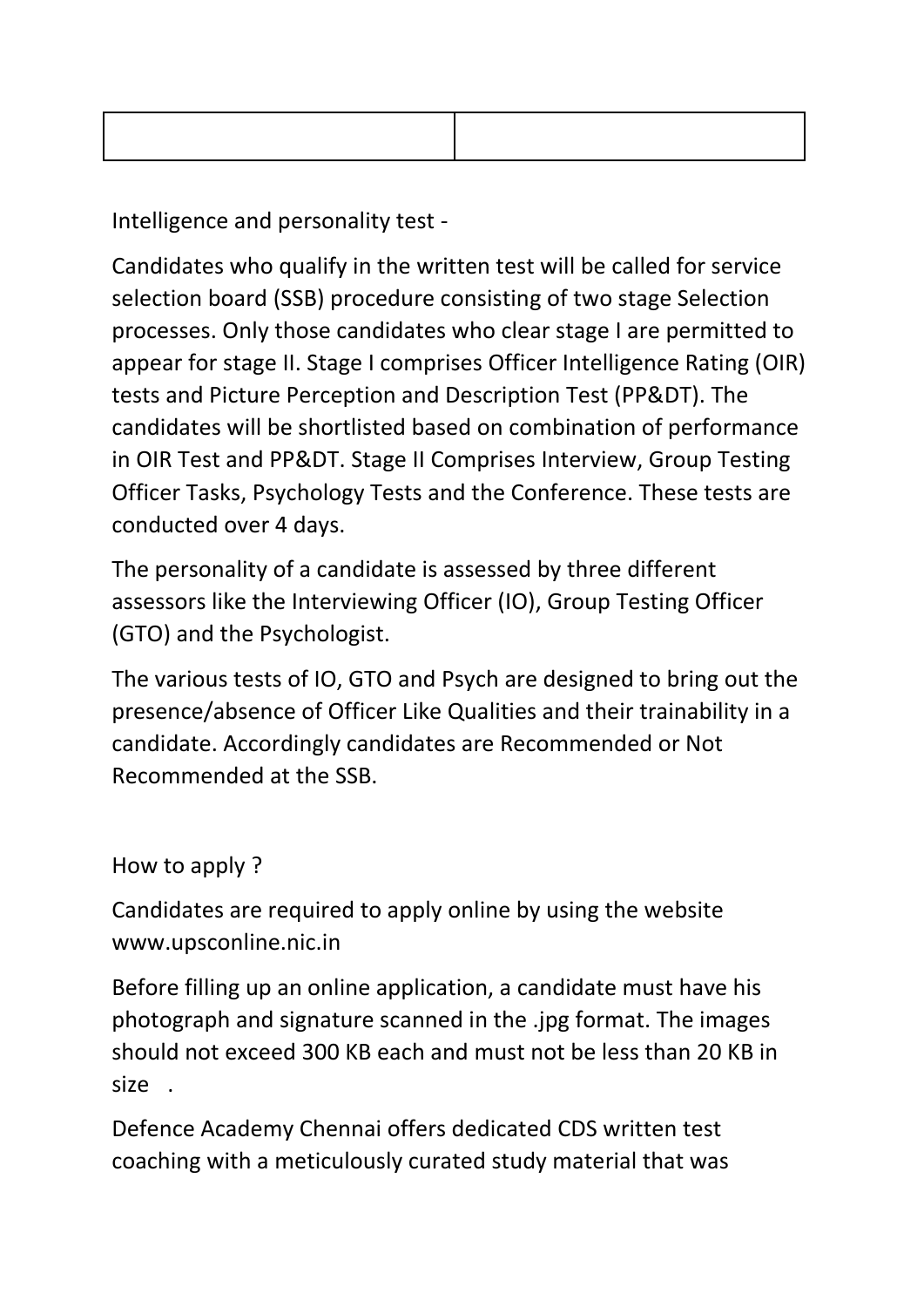prepared after analysing question pattern in the previous examination. The offline and online classes are designed to suit the requirements of the candidates and their availability. Veteran officers of the Armed forces are roped in to offer valuable inputs to the candidates to improve their performance in the intelligence and personality test as part of the SSB.

#### Cut off

A look at the previous year cut offs for written test and interview indicate gradual increase in the cut off marks over the recent years which only reflects on how competitive the exam has become.

| Cut off marks in<br>previous years | <b>Written Test</b> | <b>Final Exam</b> |
|------------------------------------|---------------------|-------------------|
| $CDS - II 2020$                    | 139                 | 263               |
| $CDS - 12020$                      | 130                 | 250               |
| CDS-II 2019                        | 134                 | 258               |
| $CDS - 12019$                      | 116                 | 242               |
| $CDS - II 2018$                    | 102                 | 228               |
| $CDS - 12018$                      | 118                 | 240               |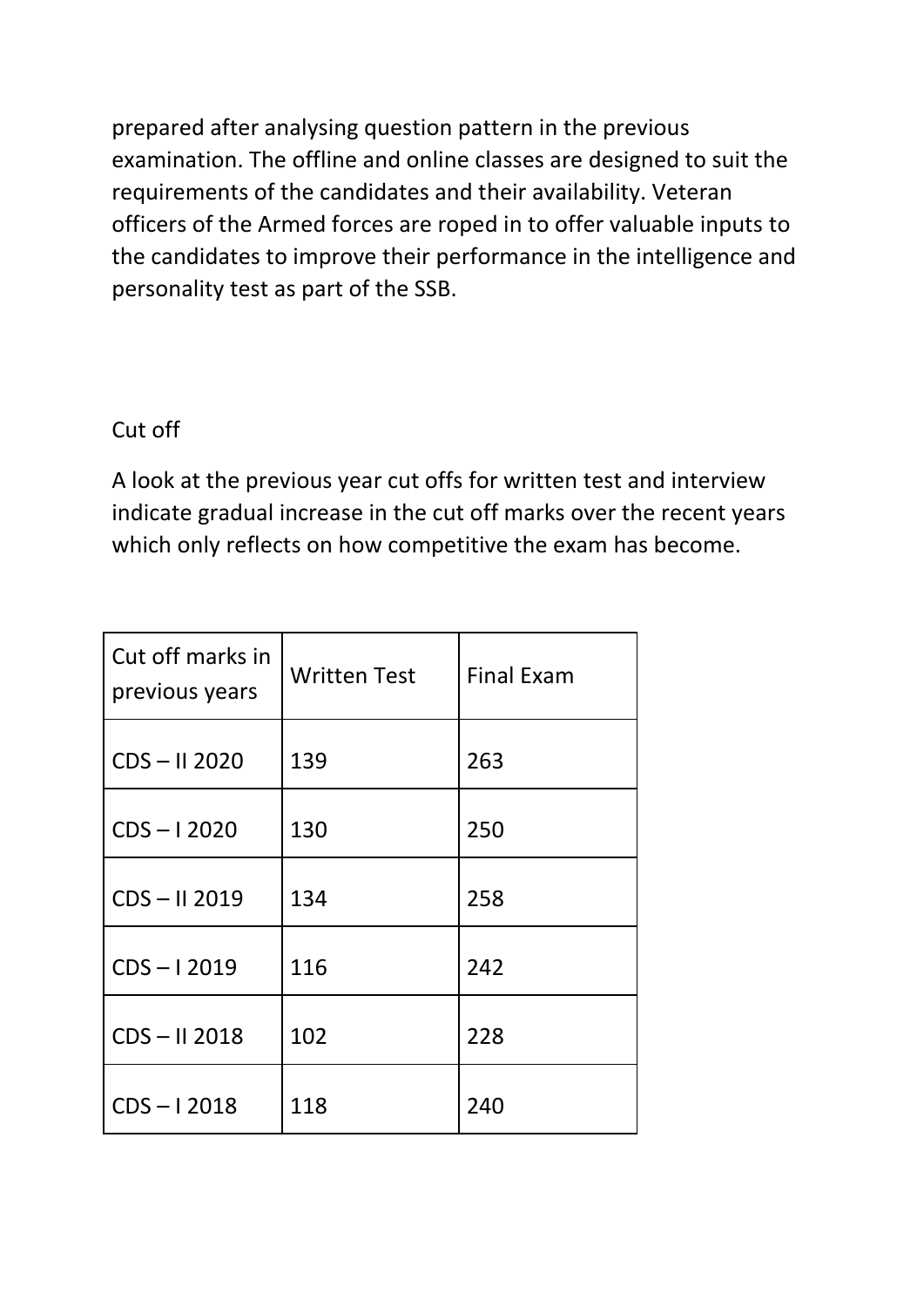| CDS – II 2017 | 120 | 244 |
|---------------|-----|-----|
| CDS – I 2017  | 125 | 249 |

========================================================

# **CDS - OTA**

Eligibility - Unmarried men and women in the age group of 19-24 years are eligible to take up Combined Defence Service (CDS) Exam to join the Officers Training Academy (OTA) Chennai to become officers in the Indian Army.

\* Unmarried divorcees or widow are also eligible to apply for CDS to join the OTA in short service commission women non-technical course.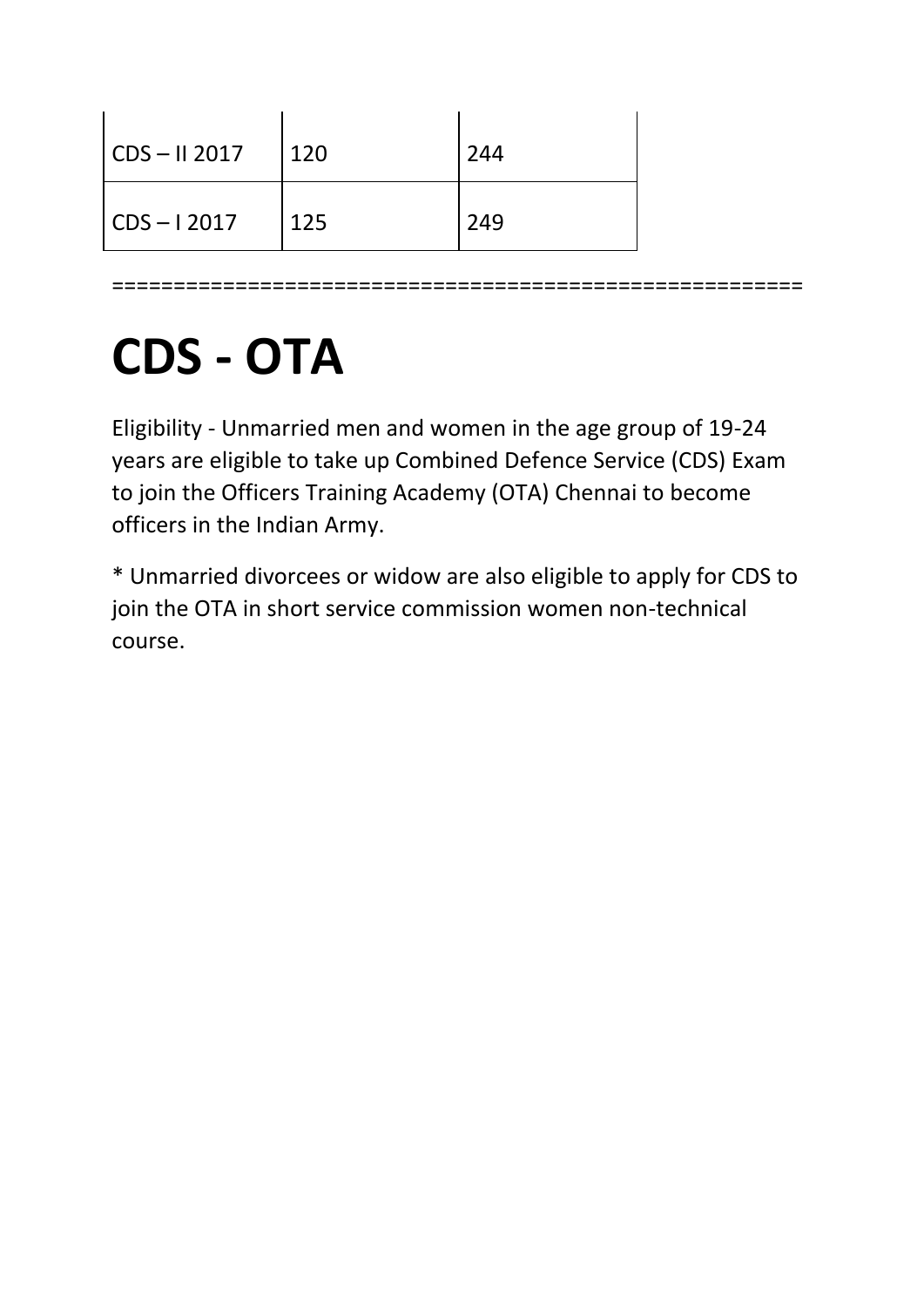#### Short Service Commission Non Technical Men

| <b>Vacancies Per Course</b>                               | 175 (Twice a year)                                                                                                       |
|-----------------------------------------------------------|--------------------------------------------------------------------------------------------------------------------------|
| Notify in Employment News and leading Daily news<br>Paper | Notified by UPSC under the aegis of CDSE in Mar/Apr and<br>Sep/Oct                                                       |
| <b>Eligibility Criteria</b>                               |                                                                                                                          |
| Age                                                       | 19 to 25 yrs                                                                                                             |
| <b>Born Between</b>                                       | 2 <sup>nd</sup> Jan to 1 <sup>st</sup> Jan for Apr Course.<br>2 <sup>nd</sup> Jul to 1 <sup>st</sup> Jul for Oct Course. |
| Qualification                                             | Graduation from Recognised University.                                                                                   |
| <b>Marital Status</b>                                     | Un Married / Married                                                                                                     |
| Application to be Received by                             | May and Oct                                                                                                              |
| <b>Likely SSB Date</b>                                    | Oct / Nov and July / Aug                                                                                                 |
| Date Commencement of Trg                                  | Apr and Oct                                                                                                              |
| <b>Training Academy</b>                                   | OTA Chennai                                                                                                              |
| Duration of Trg                                           | 49 Weeks                                                                                                                 |

The short service commission offers the candidates an option to join the Army as commissioned officer for 10 years. At the end of this period they are given two options. Either elect for a Permanent Commission or opt out.

Once selected for Short Service Commission (SSC), candidates join Officers Training Academy (OTA) at Chennai for 49 weeks of training. While CDS happens twice a year in April and September, a total 170 male candidates are selected in each batch every year for training for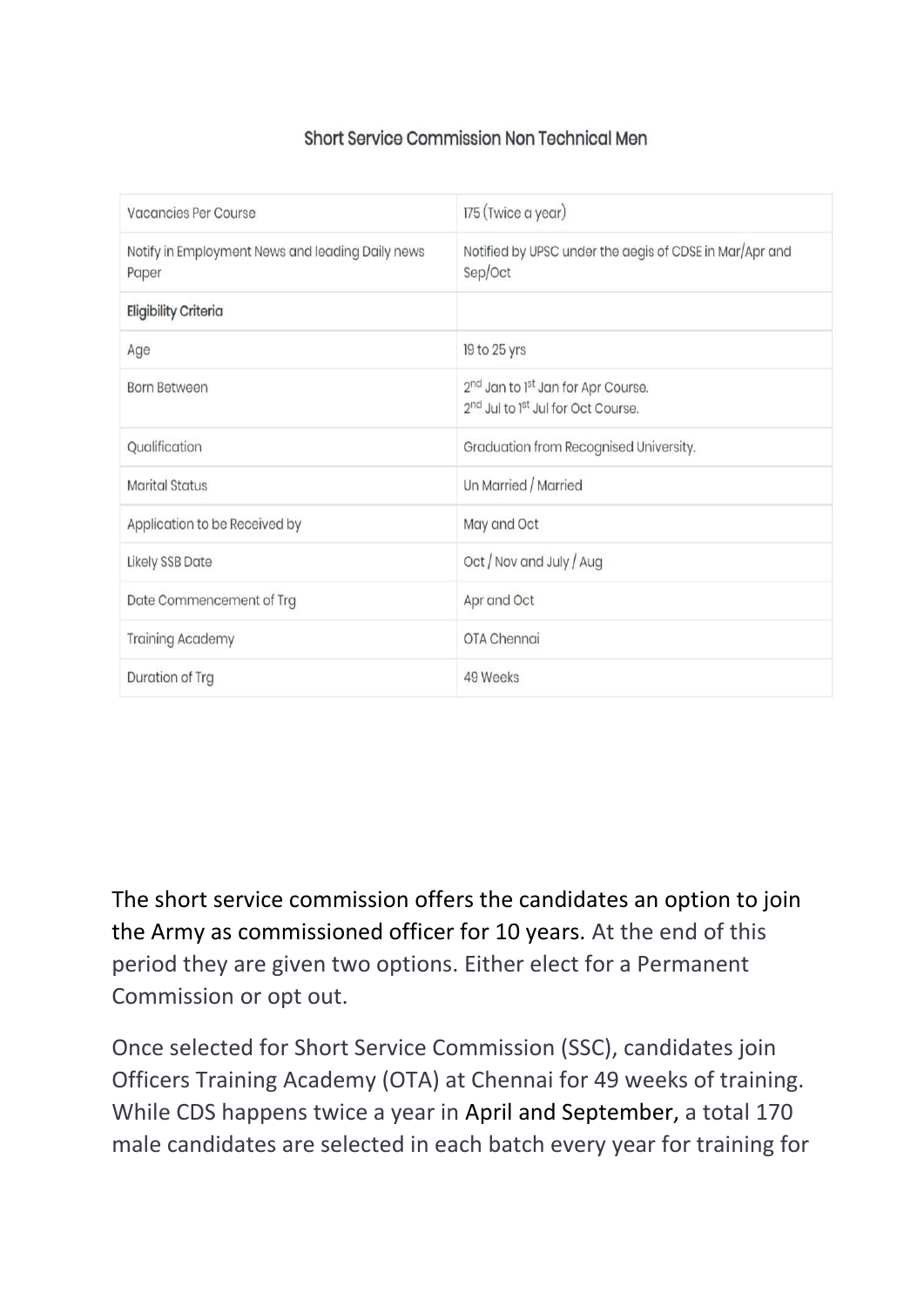SSC. Similarly 17 lady candidates are selected for training under SSC women non technical entry.

Syllabus

| Subject                  | Duration | <b>Maximum Marks</b> |
|--------------------------|----------|----------------------|
| English                  | 2 hours  | 100                  |
| <b>General Knowledge</b> | 2 hours  | 100                  |

The papers in all the subjects will consist of objective type questions only. The question papers of General Knowledge will be set bilingually in Hindi as well as English. The maximum marks allotted to the written examination and to the interviews will be 200.

Topics to be covered

| Subject                  | <b>Topics</b>                                                                                                                                                                                                                                                                              |
|--------------------------|--------------------------------------------------------------------------------------------------------------------------------------------------------------------------------------------------------------------------------------------------------------------------------------------|
| English                  | The question paper will be<br>designed to test the candidates'<br>understanding of English and<br>workmanlike use of words.                                                                                                                                                                |
| <b>General Knowledge</b> | General Knowledge including<br>knowledge of current events and<br>of such matters of everyday<br>observation and experience in<br>their scientific aspects as may be<br>expected of<br>an educated person who has not<br>made a special study of any<br>scientific subject. The paper will |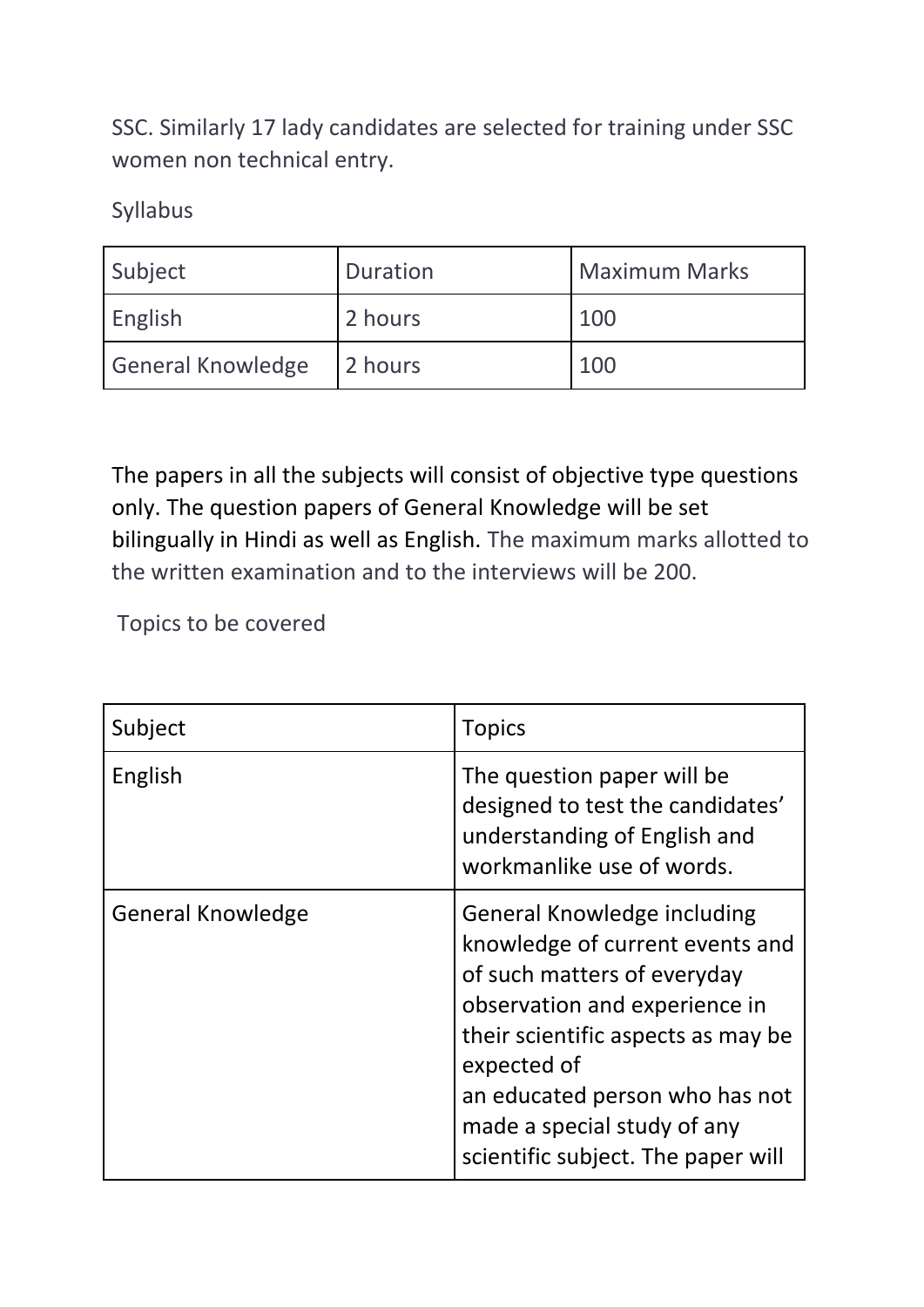| also include questions on History<br>of India and Geography of a<br>nature which candidate should<br>be able to answer without<br>special study. |
|--------------------------------------------------------------------------------------------------------------------------------------------------|
|                                                                                                                                                  |

Intelligence and personality test -

Candidates who qualify in the written test will be called for service selection board (SSB) procedure consisting of two stage Selection processes. Only those candidates who clear stage I are permitted to appear for stage II. Stage I comprises Officer Intelligence Rating (OIR) tests and Picture Perception and Description Test (PP&DT). The candidates will be shortlisted based on combination of performance in OIR Test and PP&DT. Stage II Comprises Interview, Group Testing Officer Tasks, Psychology Tests and the Conference. These tests are conducted over 4 days.

The personality of a candidate is assessed by three different assessors like the Interviewing Officer (IO), Group Testing Officer (GTO) and the Psychologist.

The various tests of IO, GTO and Psych are designed to bring out the presence/absence of Officer Like Qualities and their trainability in a candidate. Accordingly candidates are Recommended or Not Recommended at the SSB.

```
How to apply ?
```
Candidates are required to apply online by using the website www.upsconline.nic.in

Before filling up an online application, a candidate must have his photograph and signature scanned in the .jpg format. The images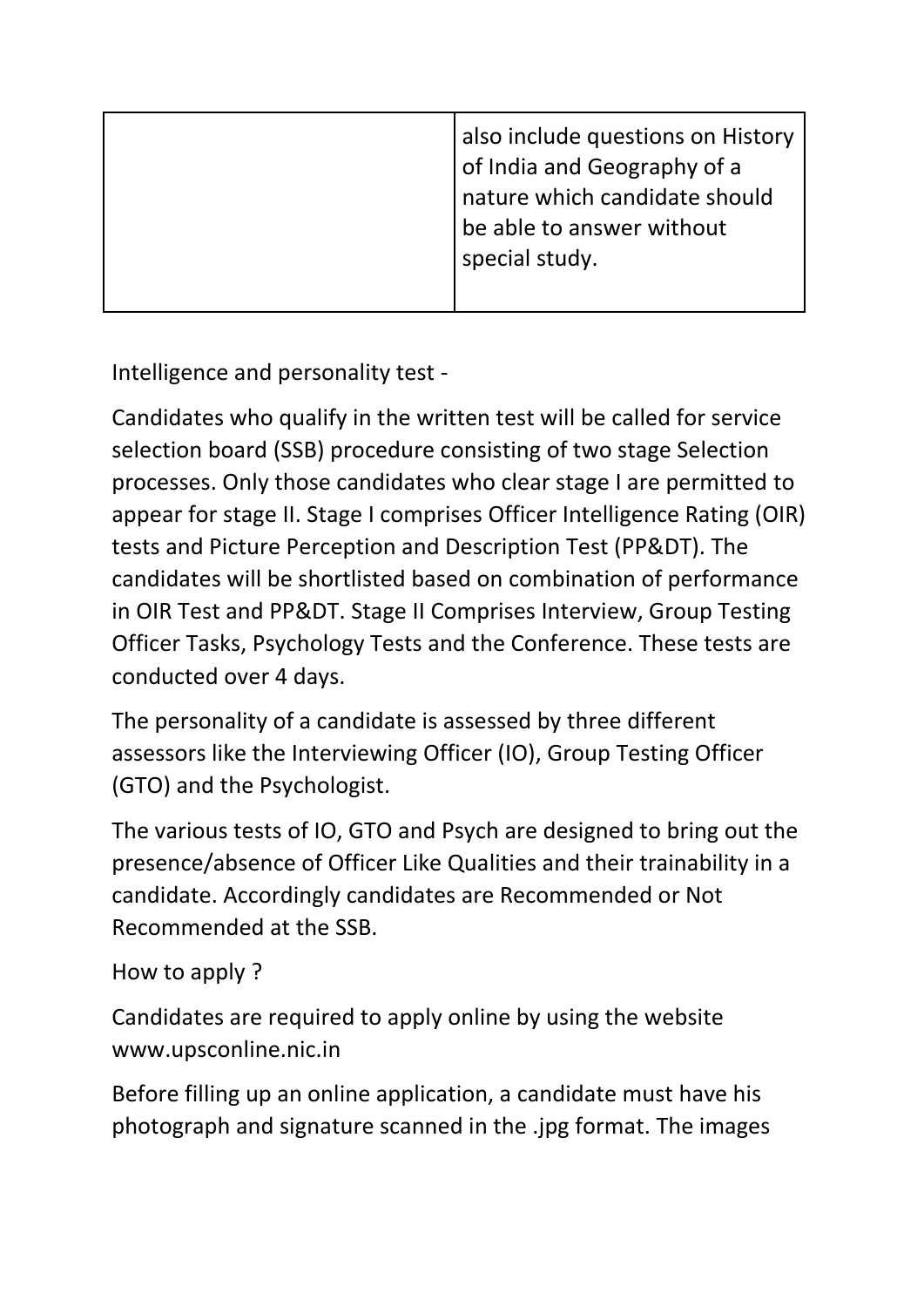should not exceed 300 KB each and must not be less than 20 KB in size .

Defence Academy Chennai offers dedicated CDS written test coaching with a meticulously curated study material that was prepared after analysing question pattern in the previous examination. The offline and online classes are designed to suit the requirements of the candidates and their availability. Veteran officers of the Armed forces are roped in to offer valuable inputs to the candidates to improve their performance in the intelligence and personality test as part of the SSB.

Cut off for OTA Men

| Cut off marks in<br>previous years | <b>Written Test</b> | <b>Final Exam</b> |
|------------------------------------|---------------------|-------------------|
| OTA - II 2020                      | 97                  | 179               |
| OTA - 12020                        | 93                  | 173               |
| OTA - II 2019                      | 95                  | 176               |
| OTA - 12019                        | 78                  | 160               |
| OTA - II 2018                      | 80                  | 162               |
| OTA - 12018                        | 69                  | 154               |
| OTA - II 2017                      | 86                  | 167               |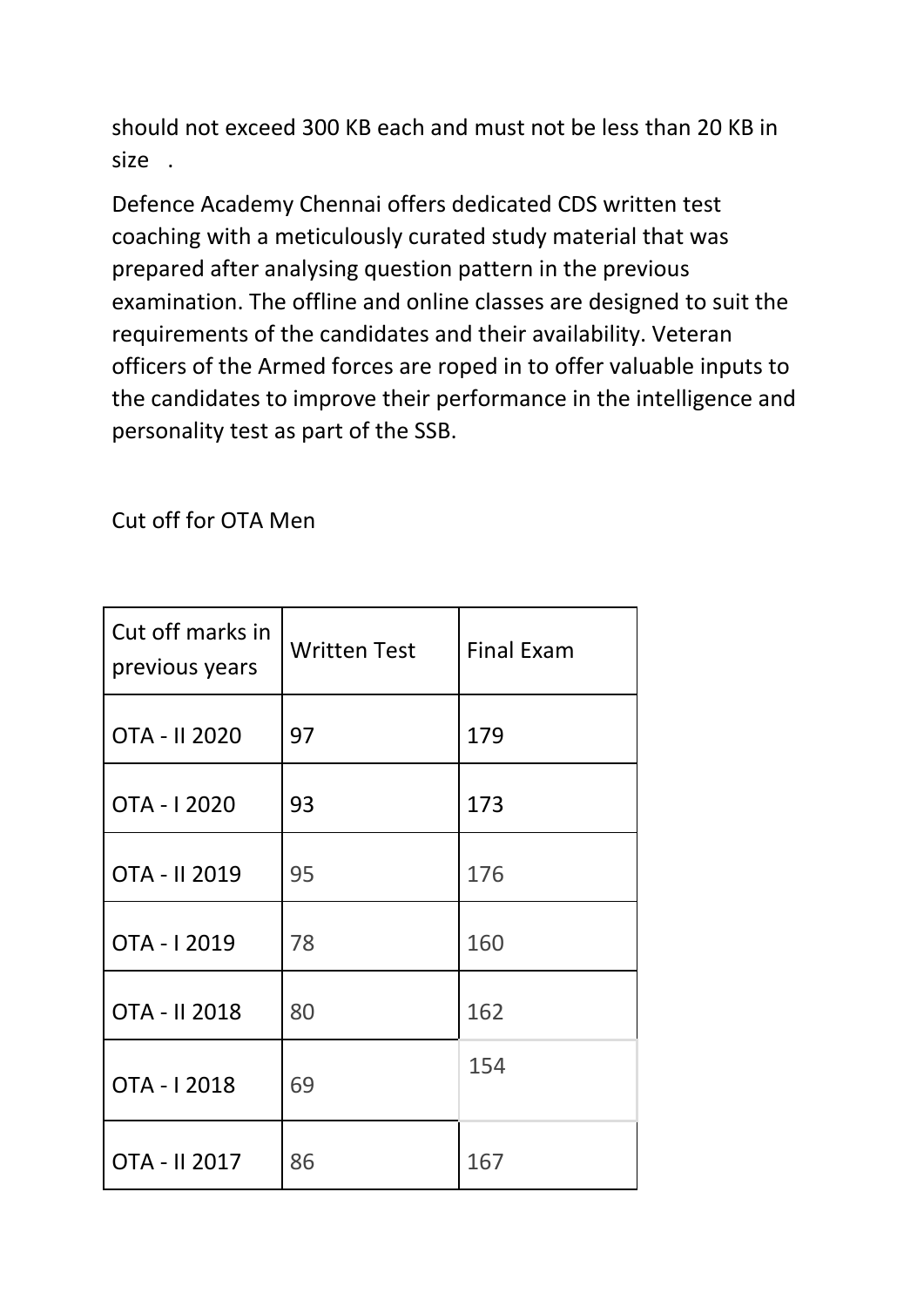| OTA - I 2017 | 163 |
|--------------|-----|

## Cut off for Women

| Cut off marks in<br>previous years | <b>Written Test</b> | <b>Final Exam</b> |
|------------------------------------|---------------------|-------------------|
| OTA-II 2021                        |                     |                   |
| OTA - I 2021                       |                     |                   |
| OTA - II 2020                      | 97                  | 178               |
| OTA - I 2020                       | 93                  | 177               |
| OTA - II 2019                      | 95                  | 179               |
| OTA - 12019                        | 78                  | 162               |
| OTA - II 2018                      | 80                  | 163               |
| OTA - I 2018                       | 69                  | 150               |
| OTA - II 2017                      | 86                  | 171               |